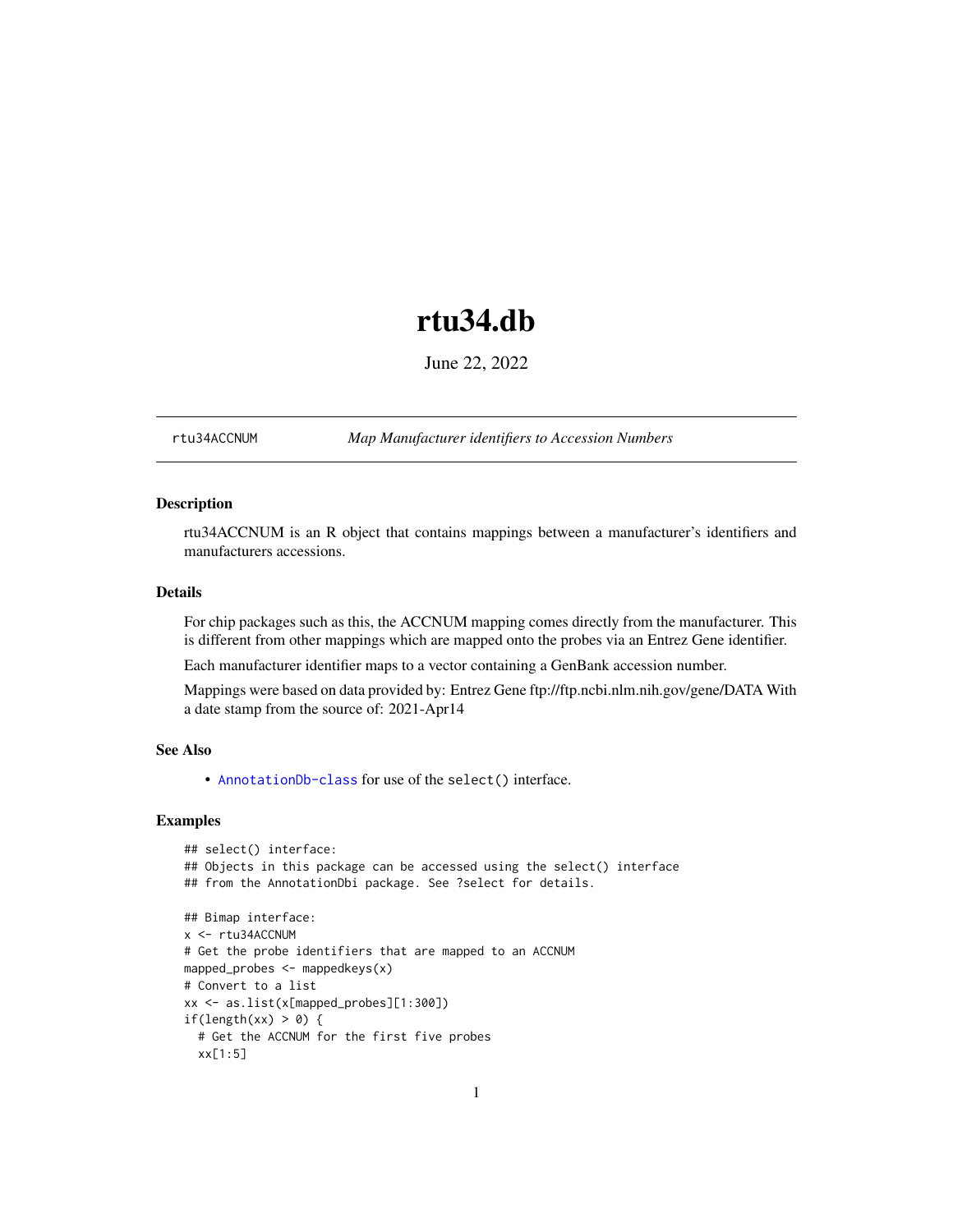```
# Get the first one
 xx[[1]]
}
```
rtu34ALIAS2PROBE *Map between Common Gene Symbol Identifiers and Manufacturer Identifiers*

#### Description

rtu34ALIAS is an R object that provides mappings between common gene symbol identifiers and manufacturer identifiers.

# Details

Each gene symbol is mapped to a named vector of manufacturer identifiers. The name represents the gene symbol and the vector contains all manufacturer identifiers that are found for that symbol. An NA is reported for any gene symbol that cannot be mapped to any manufacturer identifiers.

This mapping includes ALL gene symbols including those which are already listed in the SYMBOL map. The SYMBOL map is meant to only list official gene symbols, while the ALIAS maps are meant to store all used symbols.

Mappings were based on data provided by: Entrez Gene ftp://ftp.ncbi.nlm.nih.gov/gene/DATA With a date stamp from the source of: 2021-Apr14

# See Also

• [AnnotationDb-class](#page-0-0) for use of the select() interface.

```
## select() interface:
## Objects in this package can be accessed using the select() interface
## from the AnnotationDbi package. See ?select for details.
## Bimap interface:
# Convert the object to a list
xx <- as.list(rtu34ALIAS2PROBE)
if(length(xx) > 0){
    # Get the probe identifiers for the first two aliases
   xx[1:2]
   # Get the first one
   xx[[1]]
}
```
<span id="page-1-0"></span>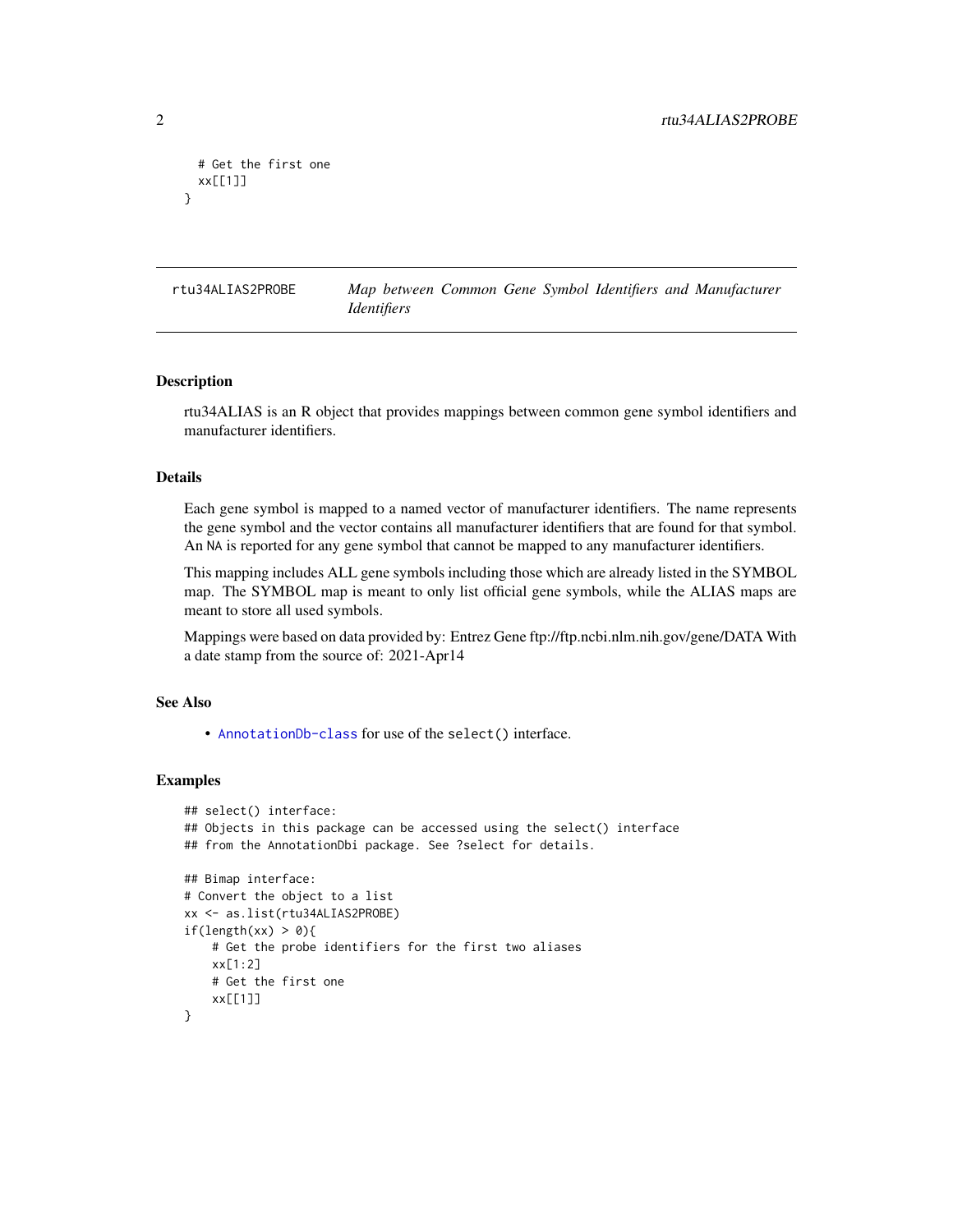<span id="page-2-0"></span>

Welcome to the rtu34.db annotation Package. The purpose of this package is to provide detailed information about the rtu34 platform. This package is updated biannually.

Objects in this package are accessed using the select() interface. See ?select in the AnnotationDbi package for details.

#### See Also

• [AnnotationDb-class](#page-0-0) for use of keys(), columns() and select().

### Examples

```
## select() interface:
## Objects in this package can be accessed using the select() interface
## from the AnnotationDbi package. See ?select for details.
columns(rtu34.db)
## Bimap interface:
## The 'old style' of interacting with these objects is manipulation as
## bimaps. While this approach is still available we strongly encourage the
## use of select().
ls("package:rtu34.db")
```
rtu34CHR *Map Manufacturer IDs to Chromosomes*

#### **Description**

rtu34CHR is an R object that provides mappings between a manufacturer identifier and the chromosome that contains the gene of interest.

# Details

Each manufacturer identifier maps to a vector of chromosomes. Due to inconsistencies that may exist at the time the object was built, the vector may contain more than one chromosome (e.g., the identifier may map to more than one chromosome). If the chromosomal location is unknown, the vector will contain an NA.

Mappings were based on data provided by: Entrez Gene ftp://ftp.ncbi.nlm.nih.gov/gene/DATA With a date stamp from the source of: 2021-Apr14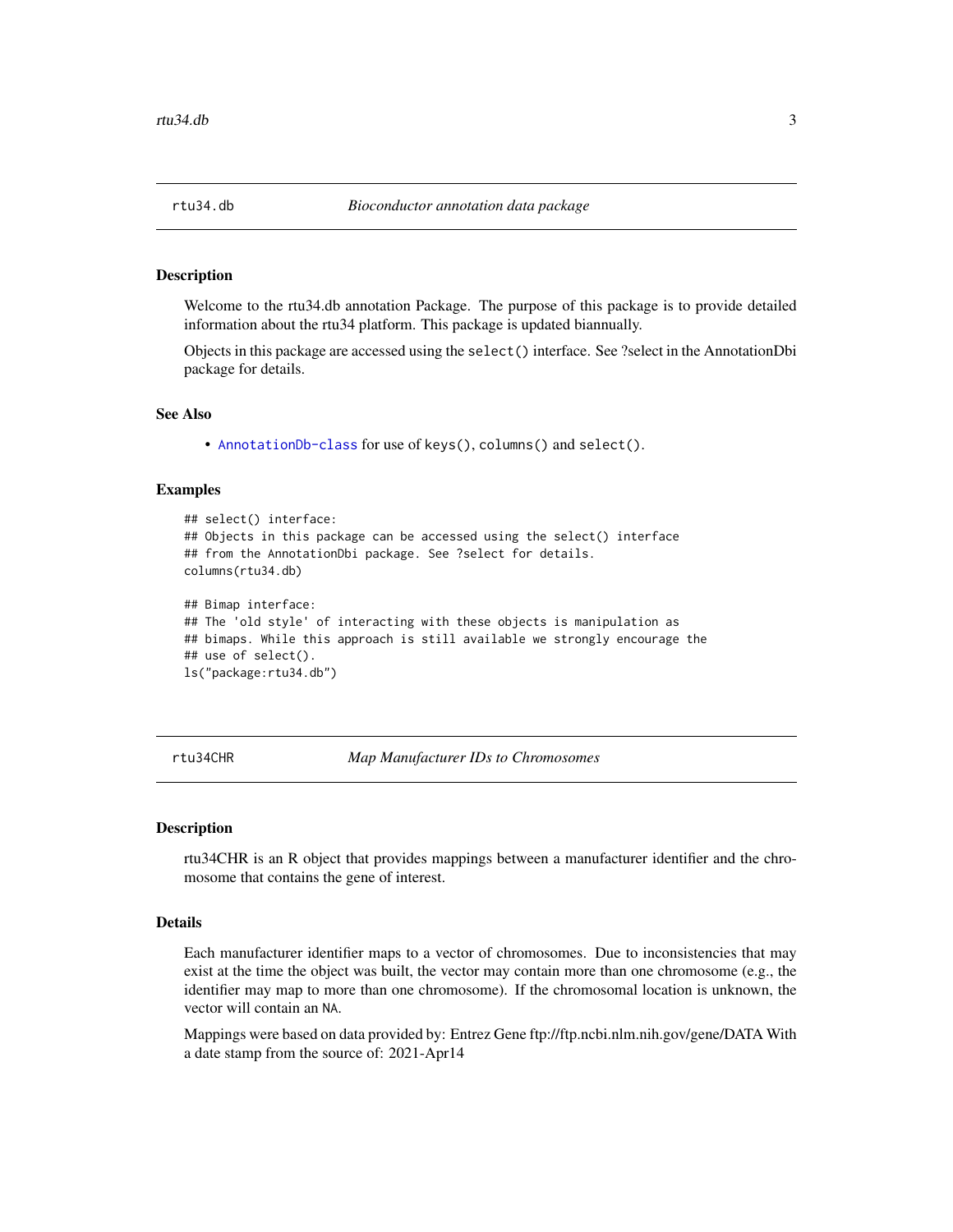# <span id="page-3-0"></span>See Also

• [AnnotationDb-class](#page-0-0) for use of the select() interface.

#### Examples

```
## select() interface:
## Objects in this package can be accessed using the select() interface
## from the AnnotationDbi package. See ?select for details.
## Bimap interface:
x < -rtu34CHR
# Get the probe identifiers that are mapped to a chromosome
mapped_probes <- mappedkeys(x)
# Convert to a list
xx <- as.list(x[mapped_probes][1:300])
if(length(xx) > 0) {
  # Get the CHR for the first five probes
  xx[1:5]
  # Get the first one
  xx[[1]]
}
```
rtu34CHRLENGTHS *A named vector for the length of each of the chromosomes*

#### Description

rtu34CHRLENGTHS provides the length measured in base pairs for each of the chromosomes.

#### Details

This is a named vector with chromosome numbers as the names and the corresponding lengths for chromosomes as the values.

Total lengths of chromosomes were derived by calculating the number of base pairs on the sequence string for each chromosome.

# See Also

• [AnnotationDb-class](#page-0-0) for use of the select() interface.

```
## select() interface:
## Objects in this package can be accessed using the select() interface
## from the AnnotationDbi package. See ?select for details.
## Bimap interface:
tt <- rtu34CHRLENGTHS
# Length of chromosome 1
tt["1"]
```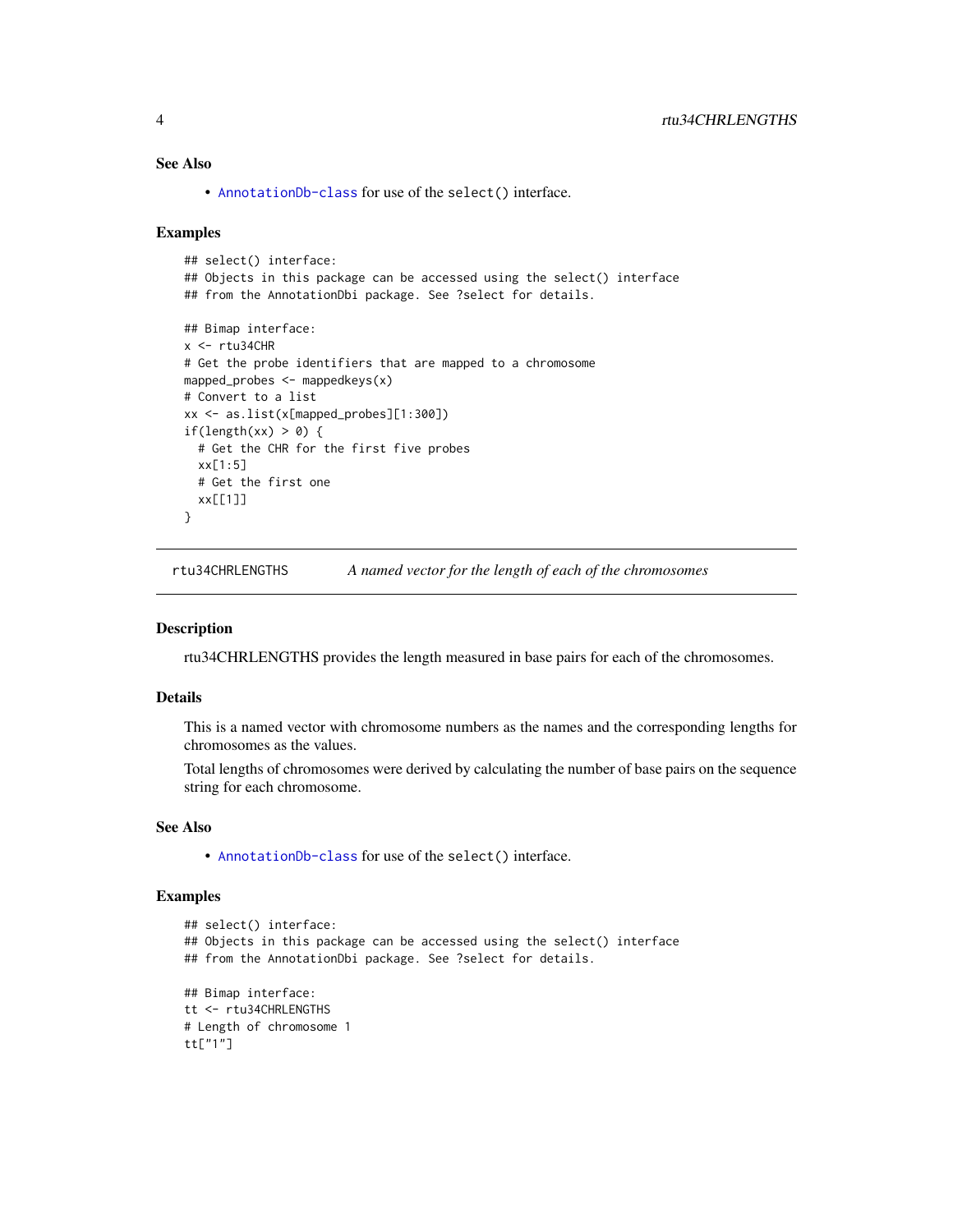rtu34CHRLOC is an R object that maps manufacturer identifiers to the starting position of the gene. The position of a gene is measured as the number of base pairs.

The CHRLOCEND mapping is the same as the CHRLOC mapping except that it specifies the ending base of a gene instead of the start.

# Details

Each manufacturer identifier maps to a named vector of chromosomal locations, where the name indicates the chromosome. Due to inconsistencies that may exist at the time the object was built, these vectors may contain more than one chromosome and/or location. If the chromosomal location is unknown, the vector will contain an NA.

Chromosomal locations on both the sense and antisense strands are measured as the number of base pairs from the p (5' end of the sense strand) to q (3' end of the sense strand) arms. Chromosomal locations on the antisense strand have a leading "-" sign (e. g. -1234567).

Since some genes have multiple start sites, this field can map to multiple locations.

Mappings were based on data provided by: UCSC Genome Bioinformatics (Rattus norvegicus)

With a date stamp from the source of: 2021-Mar15

# See Also

• [AnnotationDb-class](#page-0-0) for use of the select() interface.

```
## select() interface:
## Objects in this package can be accessed using the select() interface
## from the AnnotationDbi package. See ?select for details.
## Bimap interface:
x <- rtu34CHRLOC
# Get the probe identifiers that are mapped to chromosome locations
mapped_probes <- mappedkeys(x)
# Convert to a list
xx <- as.list(x[mapped_probes][1:300])
if(length(xx) > 0) {
 # Get the CHRLOC for the first five probes
 xx[1:5]
 # Get the first one
 xx[[1]]
}
```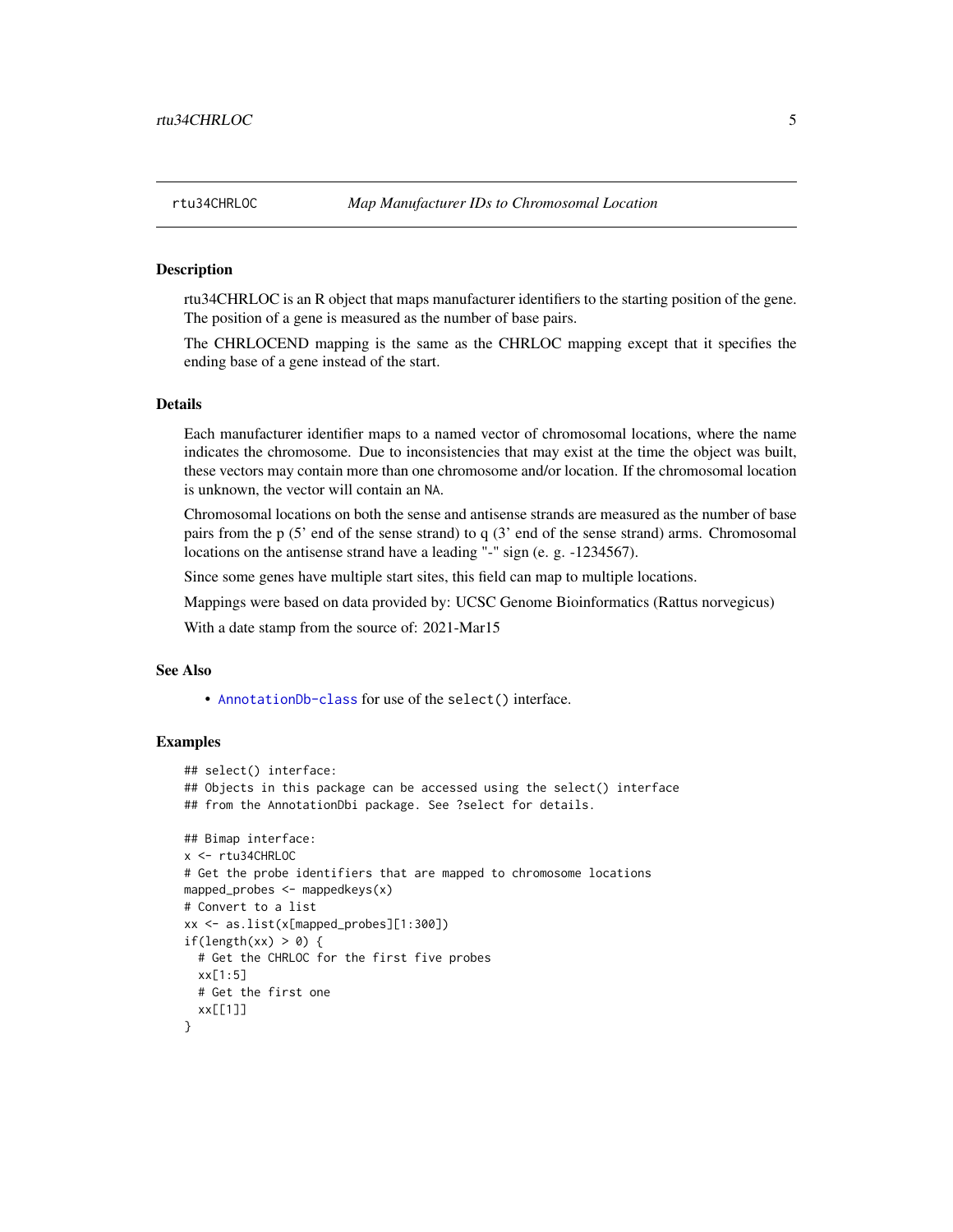rtu34ENSEMBL is an R object that contains mappings between manufacturer identifiers and Ensembl gene accession numbers.

#### Details

This object is a simple mapping of manufacturer identifiers to Ensembl gene Accession Numbers.

Mappings were based on data provided by BOTH of these sources: [http://www.ensembl.org/](http://www.ensembl.org/biomart/martview/) [biomart/martview/](http://www.ensembl.org/biomart/martview/) <ftp://ftp.ncbi.nlm.nih.gov/gene/DATA>

For most species, this mapping is a combination of manufacturer to ensembl IDs from BOTH NCBI and ensembl. Users who wish to only use mappings from NCBI are encouraged to see the ncbi2ensembl table in the appropriate organism package. Users who wish to only use mappings from ensembl are encouraged to see the ensembl2ncbi table which is also found in the appropriate organism packages. These mappings are based upon the ensembl table which is contains data from BOTH of these sources in an effort to maximize the chances that you will find a match.

For worms and flies however, this mapping is based only on sources from ensembl, as these organisms do not have ensembl to entrez gene mapping data at NCBI.

# See Also

• [AnnotationDb-class](#page-0-0) for use of the select() interface.

```
## select() interface:
## Objects in this package can be accessed using the select() interface
## from the AnnotationDbi package. See ?select for details.
## Bimap interface:
x <- rtu34ENSEMBL
# Get the entrez gene IDs that are mapped to an Ensembl ID
mapped_genes \leq mappedkeys(x)
# Convert to a list
xx <- as.list(x[mapped_genes][1:300])
if(length(xx) > 0) {
 # Get the Ensembl gene IDs for the first five genes
 xx[1:5]
 # Get the first one
 xx[[1]]
}
#For the reverse map ENSEMBL2PROBE:
x <- rtu34ENSEMBL2PROBE
mapped_genes <- mappedkeys(x)
# Convert to a list
```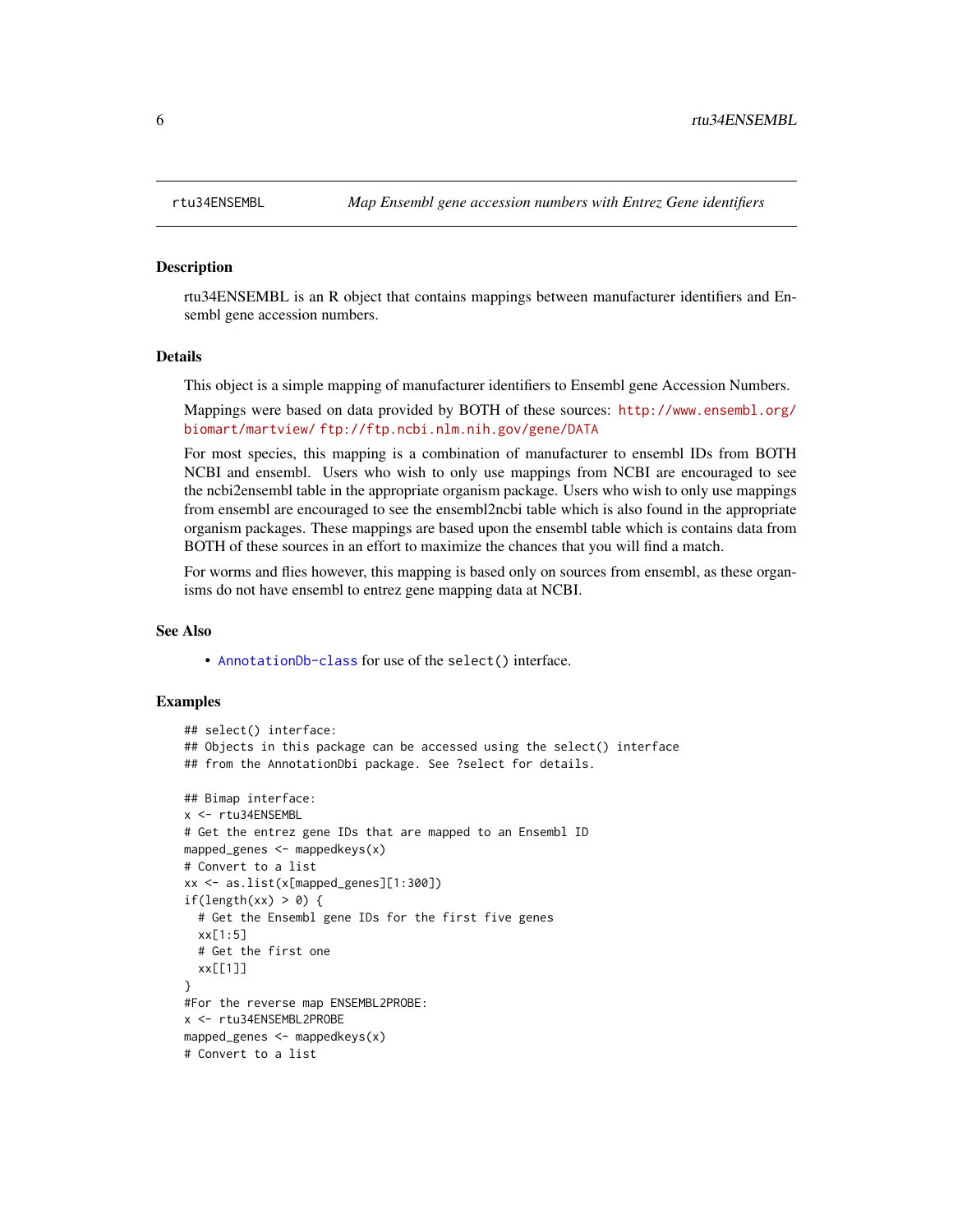# <span id="page-6-0"></span>rtu34ENTREZID 7

```
xx <- as.list(x[mapped_genes][1:300])
if(length(xx) > 0){
   # Gets the entrez gene IDs for the first five Ensembl IDs
  xx[1:5]
  # Get the first one
  xx[[1]]
}
```
rtu34ENTREZID *Map between Manufacturer Identifiers and Entrez Gene*

#### Description

rtu34ENTREZID is an R object that provides mappings between manufacturer identifiers and Entrez Gene identifiers.

# Details

Each manufacturer identifier is mapped to a vector of Entrez Gene identifiers. An NA is assigned to those manufacturer identifiers that can not be mapped to an Entrez Gene identifier at this time.

If a given manufacturer identifier can be mapped to different Entrez Gene identifiers from various sources, we attempt to select the common identifiers. If a concensus cannot be determined, we select the smallest identifier.

Mappings were based on data provided by: Entrez Gene ftp://ftp.ncbi.nlm.nih.gov/gene/DATA With a date stamp from the source of: 2021-Apr14

# References

<https://www.ncbi.nlm.nih.gov/entrez/query.fcgi?db=gene>

# See Also

• [AnnotationDb-class](#page-0-0) for use of the select() interface.

```
## select() interface:
## Objects in this package can be accessed using the select() interface
## from the AnnotationDbi package. See ?select for details.
## Bimap interface:
x <- rtu34ENTREZID
# Get the probe identifiers that are mapped to an ENTREZ Gene ID
mapped_probes <- mappedkeys(x)
# Convert to a list
xx <- as.list(x[mapped_probes][1:300])
if(length(xx) > 0) {
 # Get the ENTREZID for the first five probes
```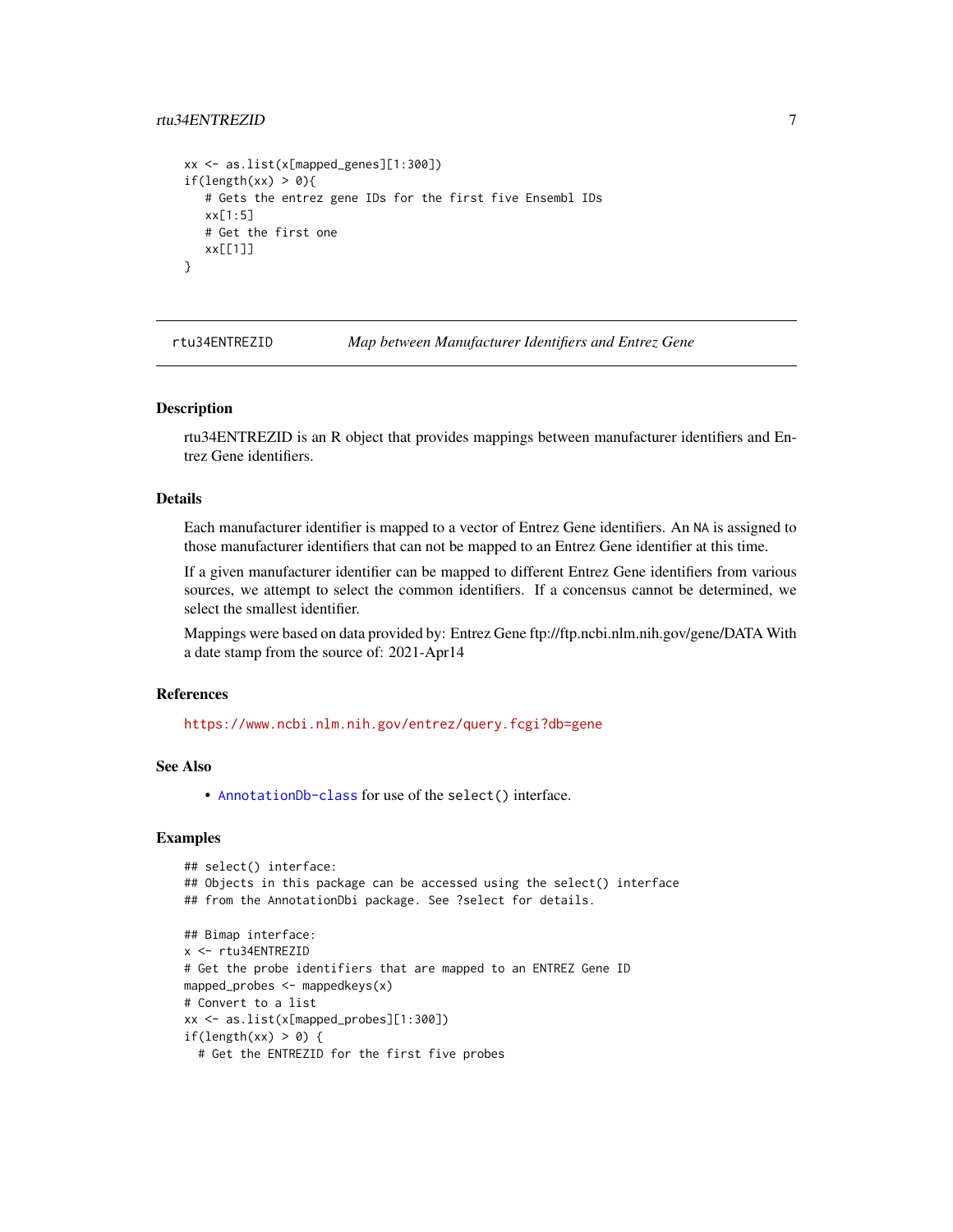```
xx[1:5]
 # Get the first one
 xx[[1]]
}
```
rtu34ENZYME *Maps between Manufacturer IDs and Enzyme Commission (EC) Numbers*

#### Description

rtu34ENZYME is an R object that provides mappings between manufacturer identifiers and EC numbers. rtu34ENZYME2PROBE is an R object that maps Enzyme Commission (EC) numbers to manufacturer identifiers.

#### Details

When the rtu34ENZYME maping viewed as a list, each manufacturer identifier maps to a named vector containing the EC number that corresponds to the enzyme produced by that gene. The names corresponds to the manufacturer identifiers. If this information is unknown, the vector will contain an NA.

For the rtu34ENZYME2PROBE, each EC number maps to a named vector containing all of the manufacturer identifiers that correspond to the gene that produces that enzyme. The name of the vector corresponds to the EC number.

Enzyme Commission numbers are assigned by the Nomenclature Committee of the International Union of Biochemistry and Molecular Biology <http://www.chem.qmw.ac.uk/iubmb/enzyme/> to allow enzymes to be identified.

An Enzyme Commission number is of the format EC x.y.z.w, where x, y, z, and w are numeric numbers. In rtu34ENZYME2PROBE, EC is dropped from the Enzyme Commission numbers.

Enzyme Commission numbers have corresponding names that describe the functions of enzymes in such a way that EC x is a more general description than EC x.y that in turn is a more general description than EC x.y.z. The top level EC numbers and names are listed below:

EC 1 oxidoreductases

EC 2 transferases

EC 3 hydrolases

EC 4 lyases

EC 5 isomerases

EC 6 ligases

The EC name for a given EC number can be viewed at [http://www.chem.qmul.ac.uk/iupac/](http://www.chem.qmul.ac.uk/iupac/jcbn/index.html#6) [jcbn/index.html#6](http://www.chem.qmul.ac.uk/iupac/jcbn/index.html#6)

Mappings between probe identifiers and enzyme identifiers were obtained using files provided by: KEGG GENOME ftp://ftp.genome.jp/pub/kegg/genomes With a date stamp from the source of: 2011-Mar15

<span id="page-7-0"></span>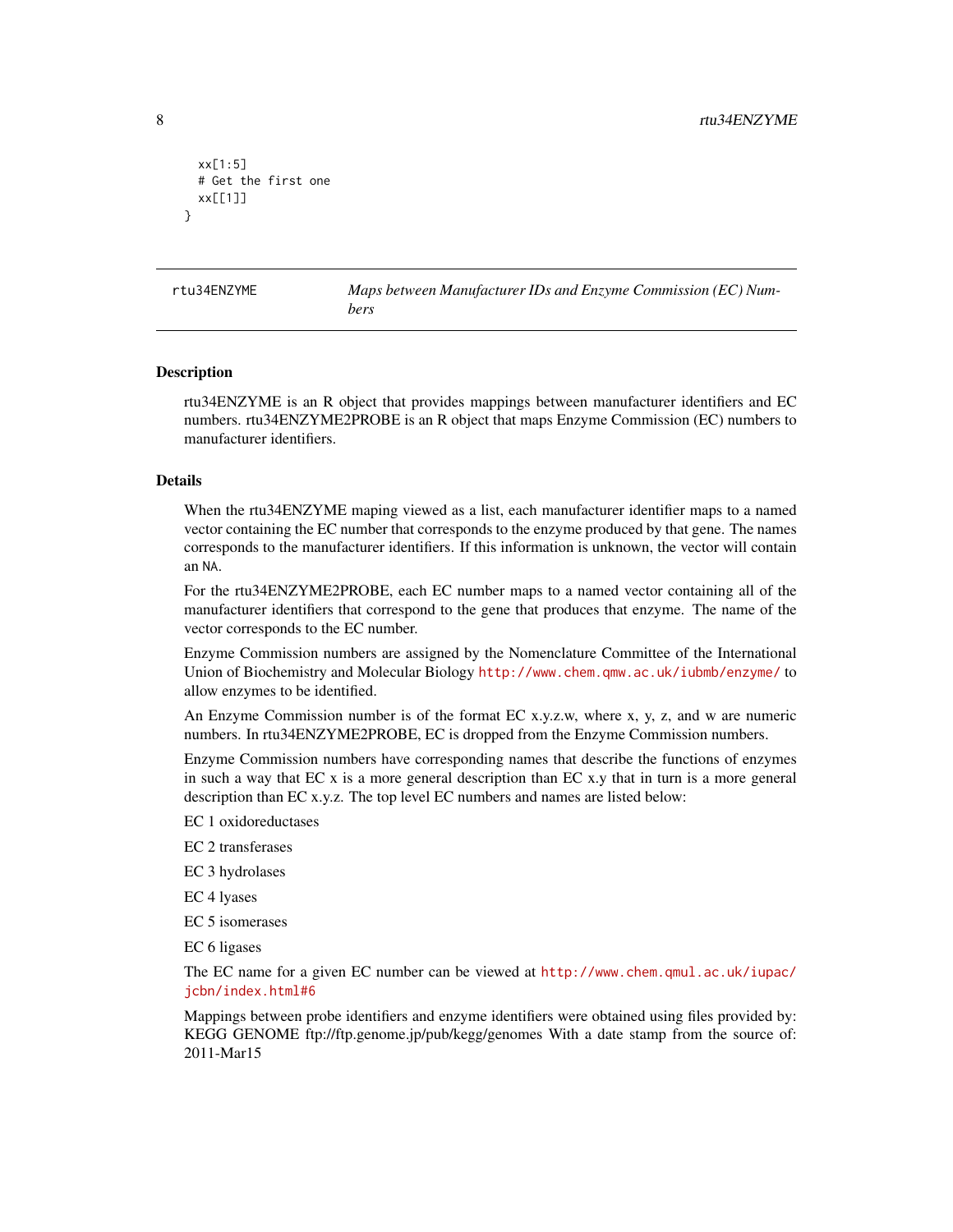# <span id="page-8-0"></span>rtu34GENENAME 9

# References

<ftp://ftp.genome.ad.jp/pub/kegg/pathways>

# See Also

• [AnnotationDb-class](#page-0-0) for use of the select() interface.

# Examples

```
## select() interface:
## Objects in this package can be accessed using the select() interface
## from the AnnotationDbi package. See ?select for details.
## Bimap interface:
x <- rtu34ENZYME
# Get the probe identifiers that are mapped to an EC number
mapped_probes <- mappedkeys(x)
# Convert to a list
xx <- as.list(x[mapped_probes][1:3])
if(length(xx) > 0) {
  # Get the ENZYME for the first five probes
  xx[1:5]
  # Get the first one
  xx[[1]]
}
# Now convert rtu34ENZYME2PROBE to a list to see inside
x <- rtu34ENZYME2PROBE
mapped_probes \leq mappedkeys(x)
## convert to a list
xx <- as.list(x[mapped_probes][1:3])
if(length(xx) > 0){
   # Get the probe identifiers for the first five enzyme
   #commission numbers
   xx[1:5]
   # Get the first one
  xx[[1]]
}
```
rtu34GENENAME *Map between Manufacturer IDs and Genes*

# Description

rtu34GENENAME is an R object that maps manufacturer identifiers to the corresponding gene name.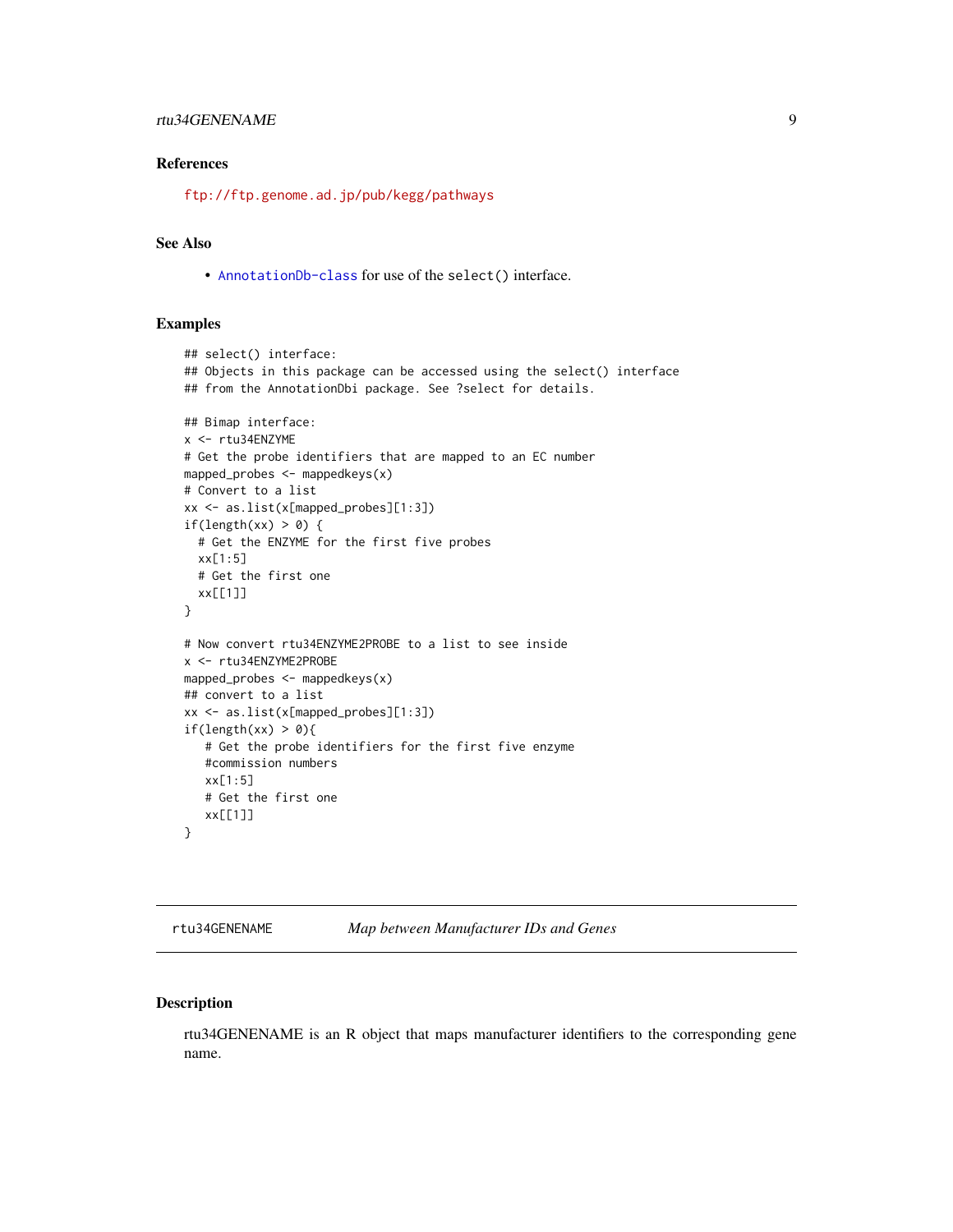# <span id="page-9-1"></span>Details

Each manufacturer identifier maps to a named vector containing the gene name. The vector name corresponds to the manufacturer identifier. If the gene name is unknown, the vector will contain an NA.

Gene names currently include both the official (validated by a nomenclature committee) and preferred names (interim selected for display) for genes. Efforts are being made to differentiate the two by adding a name to the vector.

Mappings were based on data provided by: Entrez Gene ftp://ftp.ncbi.nlm.nih.gov/gene/DATA With a date stamp from the source of: 2021-Apr14

## See Also

• [AnnotationDb-class](#page-0-0) for use of the select() interface.

#### Examples

```
## select() interface:
## Objects in this package can be accessed using the select() interface
## from the AnnotationDbi package. See ?select for details.
## Bimap interface:
x <- rtu34GENENAME
# Get the probe identifiers that are mapped to a gene name
mapped_probes <- mappedkeys(x)
# Convert to a list
xx <- as.list(x[mapped_probes][1:300])
if(length(xx) > 0) {
 # Get the GENENAME for the first five probes
 xx[1:5]
 # Get the first one
 xx[[1]]
}
```
rtu34GO *Maps between manufacturer IDs and Gene Ontology (GO) IDs*

#### <span id="page-9-0"></span>Description

rtu34GO is an R object that provides mappings between manufacturer identifiers and the GO identifiers that they are directly associated with. This mapping and its reverse mapping (rtu34GO2PROBE) do NOT associate the child terms from the GO ontology with the gene. Only the directly evidenced terms are represented here.

rtu34GO2ALLPROBES is an R object that provides mappings between a given GO identifier and all of the manufacturer identifiers annotated at that GO term OR TO ONE OF IT'S CHILD NODES in the GO ontology. Thus, this mapping is much larger and more inclusive than rtu34GO2PROBE.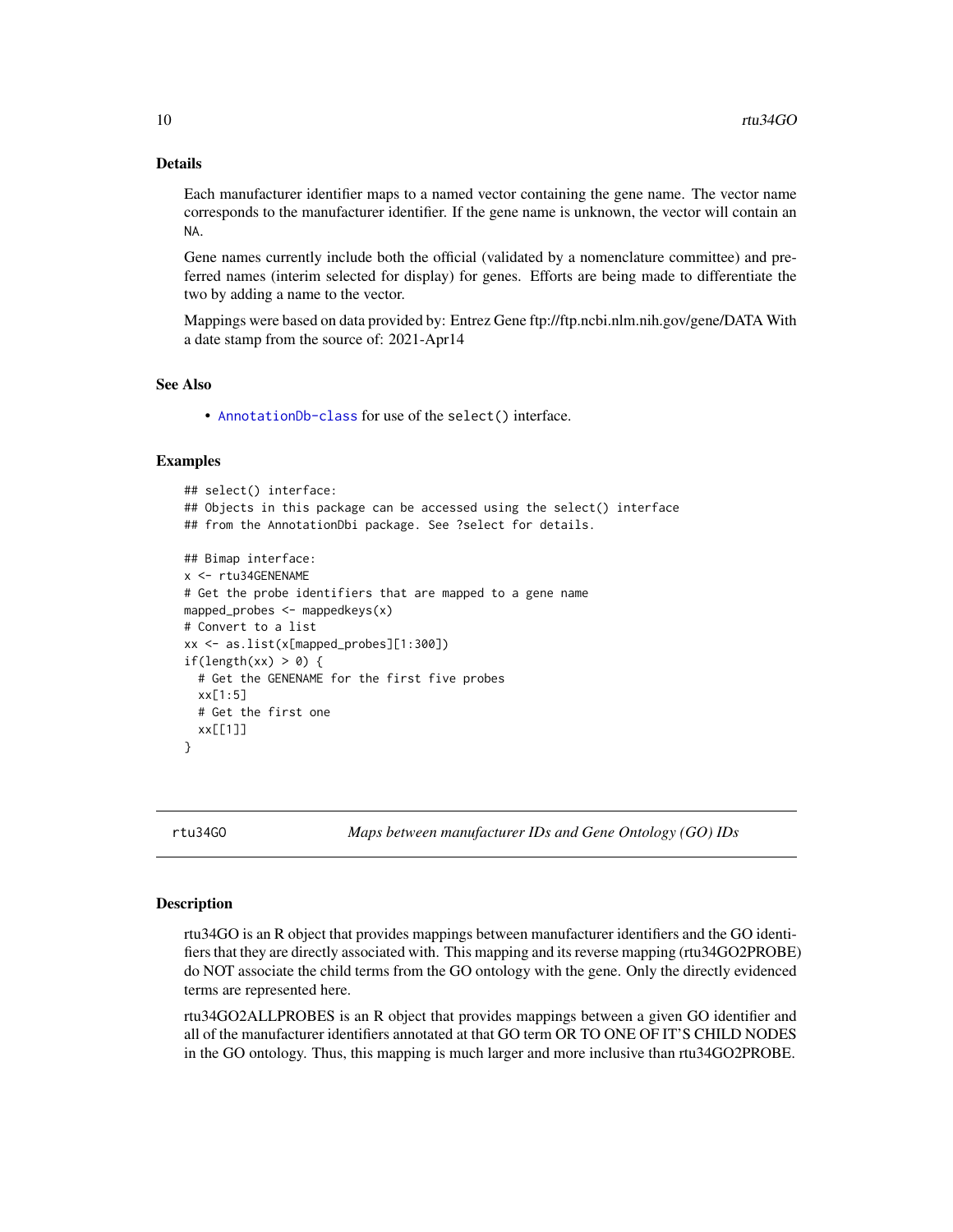### rtu $34G$ O 11

# Details

If rtu34GO is cast as a list, each manufacturer identifier is mapped to a list of lists. The names on the outer list are GO identifiers. Each inner list consists of three named elements: GOID, Ontology, and Evidence.

The GOID element matches the GO identifier named in the outer list and is included for convenience when processing the data using 'lapply'.

The Ontology element indicates which of the three Gene Ontology categories this identifier belongs to. The categories are biological process (BP), cellular component (CC), and molecular function (MF).

The Evidence element contains a code indicating what kind of evidence supports the association of the GO identifier to the manufacturer id. Some of the evidence codes in use include:

IMP: inferred from mutant phenotype

IGI: inferred from genetic interaction

IPI: inferred from physical interaction

ISS: inferred from sequence similarity

IDA: inferred from direct assay

IEP: inferred from expression pattern

IEA: inferred from electronic annotation

TAS: traceable author statement

NAS: non-traceable author statement

ND: no biological data available

IC: inferred by curator

A more complete listing of evidence codes can be found at:

<http://www.geneontology.org/GO.evidence.shtml>

If rtu34GO2ALLPROBES or rtu34GO2PROBE is cast as a list, each GO term maps to a named vector of manufacturer identifiers and evidence codes. A GO identifier may be mapped to the same manufacturer identifier more than once but the evidence code can be different. Mappings between Gene Ontology identifiers and Gene Ontology terms and other information are available in a separate data package named GO.

Whenever any of these mappings are cast as a data.frame, all the results will be output in an appropriate tabular form.

Mappings between manufacturer identifiers and GO information were obtained through their mappings to manufacturer identifiers. NAs are assigned to manufacturer identifiers that can not be mapped to any Gene Ontology information. Mappings between Gene Ontology identifiers an Gene Ontology terms and other information are available in a separate data package named GO.

All mappings were based on data provided by: Gene Ontology http://current.geneontology.org/ontology/gobasic.obo With a date stamp from the source of: 2021-02-01

# References

<ftp://ftp.ncbi.nlm.nih.gov/gene/DATA/>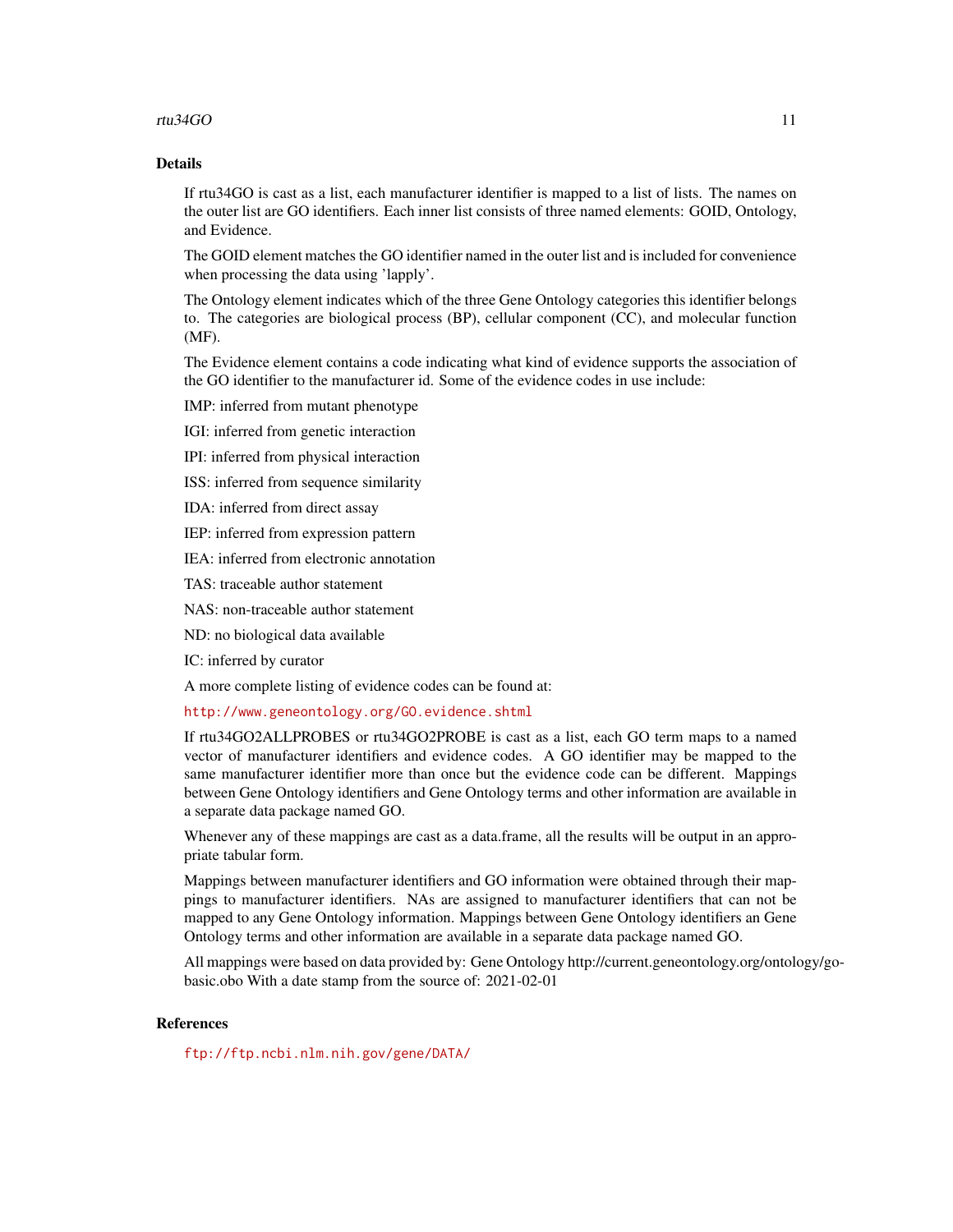# <span id="page-11-0"></span>See Also

- [rtu34GO2ALLPROBES](#page-9-0)
- [AnnotationDb-class](#page-0-0) for use of the select() interface.

```
## select() interface:
## Objects in this package can be accessed using the select() interface
## from the AnnotationDbi package. See ?select for details.
## Bimap interface:
x <- rtu34GO
# Get the manufacturer identifiers that are mapped to a GO ID
mapped_genes <- mappedkeys(x)
# Convert to a list
xx <- as.list(x[mapped_genes][1:300])
if(length(xx) > 0) {
    # Try the first one
   got \leq -xx[[1]]got[[1]][["GOID"]]
    got[[1]][["Ontology"]]
    got[[1]][["Evidence"]]
}
# For the reverse map:
x <- rtu34GO2PROBE
mapped_genes <- mappedkeys(x)
# Convert to a list
xx <- as.list(x[mapped_genes][1:300])
if(length(xx) > 0){
    # Gets the manufacturer ids for the top 2nd and 3nd GO identifiers
    goids \leq -x \times [2:3]# Gets the manufacturer ids for the first element of goids
    goids[[1]]
    # Evidence code for the mappings
   names(goids[[1]])
}
x <- rtu34GO2ALLPROBES
mapped_genes <- mappedkeys(x)
# Convert rtu34GO2ALLPROBES to a list
xx <- as.list(x[mapped_genes][1:300])
if(length(xx) > 0){
# Gets the manufacturer identifiers for the top 2nd and 3nd GO identifiers
    goids \leq -x \times [2:3]# Gets all the manufacturer identifiers for the first element of goids
   goids[[1]]
    # Evidence code for the mappings
   names(goids[[1]])
}
```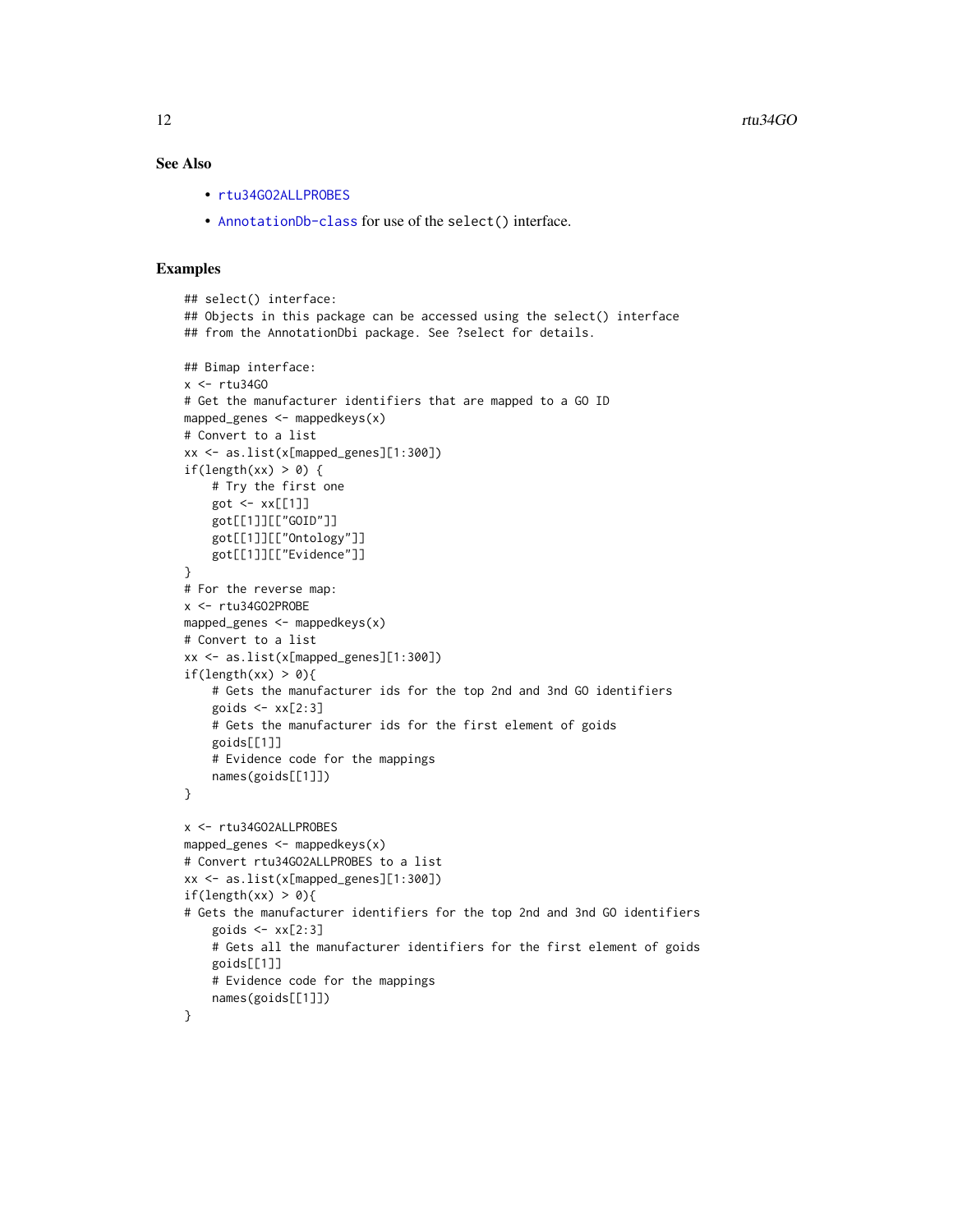<span id="page-12-0"></span>DEPRECATED. Counts in the MAPCOUNT table are out of sync and should not be used.

rtu34MAPCOUNTS provides the "map count" (i.e. the count of mapped keys) for each map in package rtu34.db.

#### Details

DEPRECATED. Counts in the MAPCOUNT table are out of sync and should not be used.

This "map count" information is precalculated and stored in the package annotation DB. This allows some quality control and is used by the [checkMAPCOUNTS](#page-0-0) function defined in AnnotationDbi to compare and validate different methods (like count.mappedkeys(x) or sum(!is.na(as.list(x)))) for getting the "map count" of a given map.

rtu34ORGANISM *The Organism information for rtu34*

#### Description

rtu34ORGANISM is an R object that contains a single item: a character string that names the organism for which rtu34 was built. rtu34ORGPKG is an R object that contains a chararcter vector with the name of the organism package that a chip package depends on for its gene-centric annotation.

#### Details

Although the package name is suggestive of the organism for which it was built, rtu34ORGANISM provides a simple way to programmatically extract the organism name. rtu34ORGPKG provides a simple way to programmatically extract the name of the parent organism package. The parent organism package is a strict dependency for chip packages as this is where the gene cetric information is ultimately extracted from. The full package name will always be this string plus the extension ".db". But most programatic acces will not require this extension, so its more convenient to leave it out.

# See Also

• [AnnotationDb-class](#page-0-0) for use of the select() interface.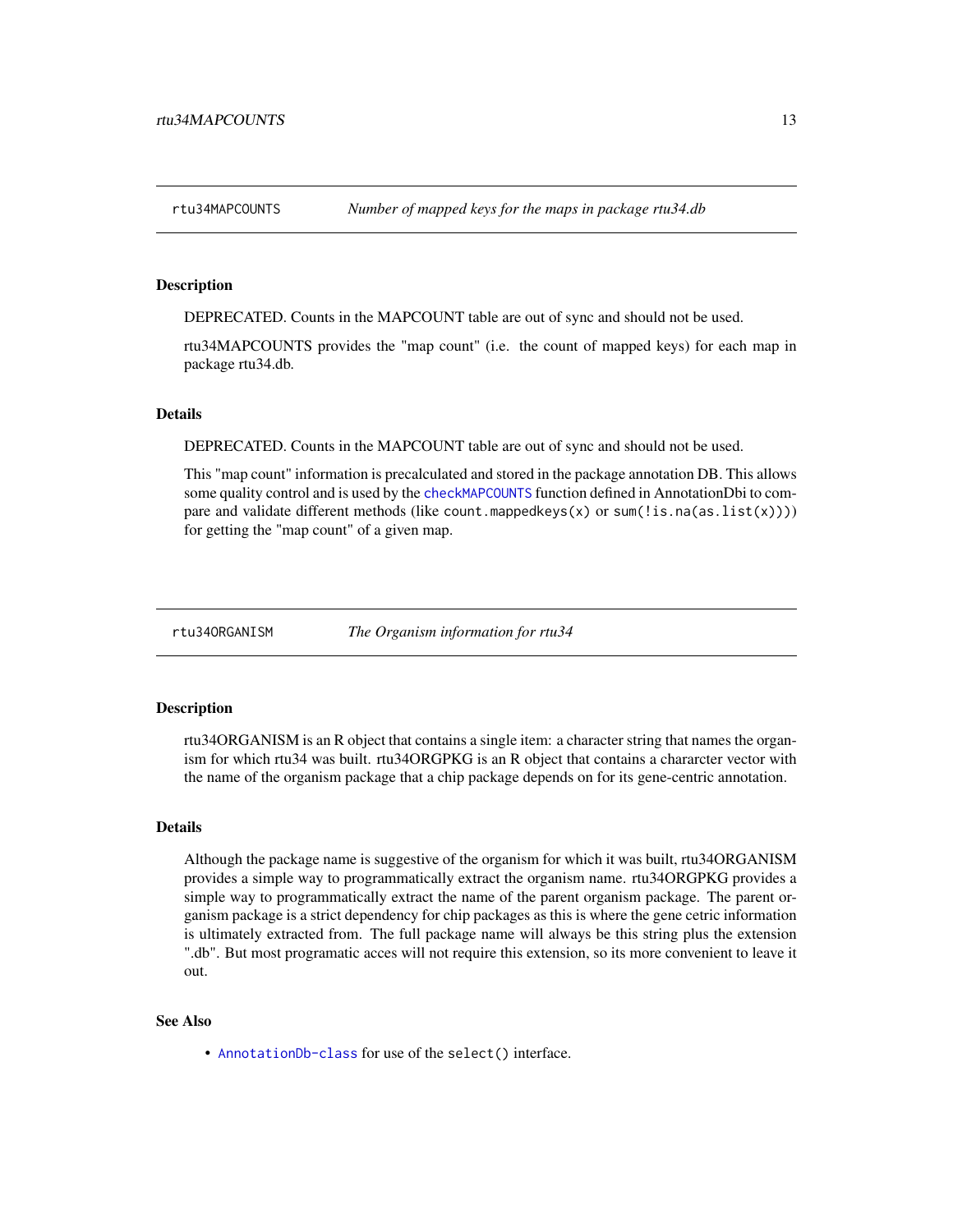## Examples

```
## select() interface:
## Objects in this package can be accessed using the select() interface
## from the AnnotationDbi package. See ?select for details.
## Bimap interface:
rtu34ORGANISM
rtu34ORGPKG
```
rtu34PATH *Mappings between probe identifiers and KEGG pathway identifiers*

# Description

KEGG (Kyoto Encyclopedia of Genes and Genomes) maintains pathway data for various organisms.

rtu34PATH maps probe identifiers to the identifiers used by KEGG for pathways in which the genes represented by the probe identifiers are involved

rtu34PATH2PROBE is an R object that provides mappings between KEGG identifiers and manufacturer identifiers.

# Details

Each KEGG pathway has a name and identifier. Pathway name for a given pathway identifier can be obtained using the KEGG data package that can either be built using AnnBuilder or downloaded from Bioconductor <http://www.bioconductor.org>.

Graphic presentations of pathways are searchable at url http://www.genome.ad.jp/kegg/pathway.html by using pathway identifiers as keys.

Mappings were based on data provided by: KEGG GENOME ftp://ftp.genome.jp/pub/kegg/genomes With a date stamp from the source of: 2011-Mar15

#### References

<http://www.genome.ad.jp/kegg/>

# See Also

• [AnnotationDb-class](#page-0-0) for use of the select() interface.

```
## select() interface:
## Objects in this package can be accessed using the select() interface
## from the AnnotationDbi package. See ?select for details.
## Bimap interface:
x <- rtu34PATH
```
<span id="page-13-0"></span>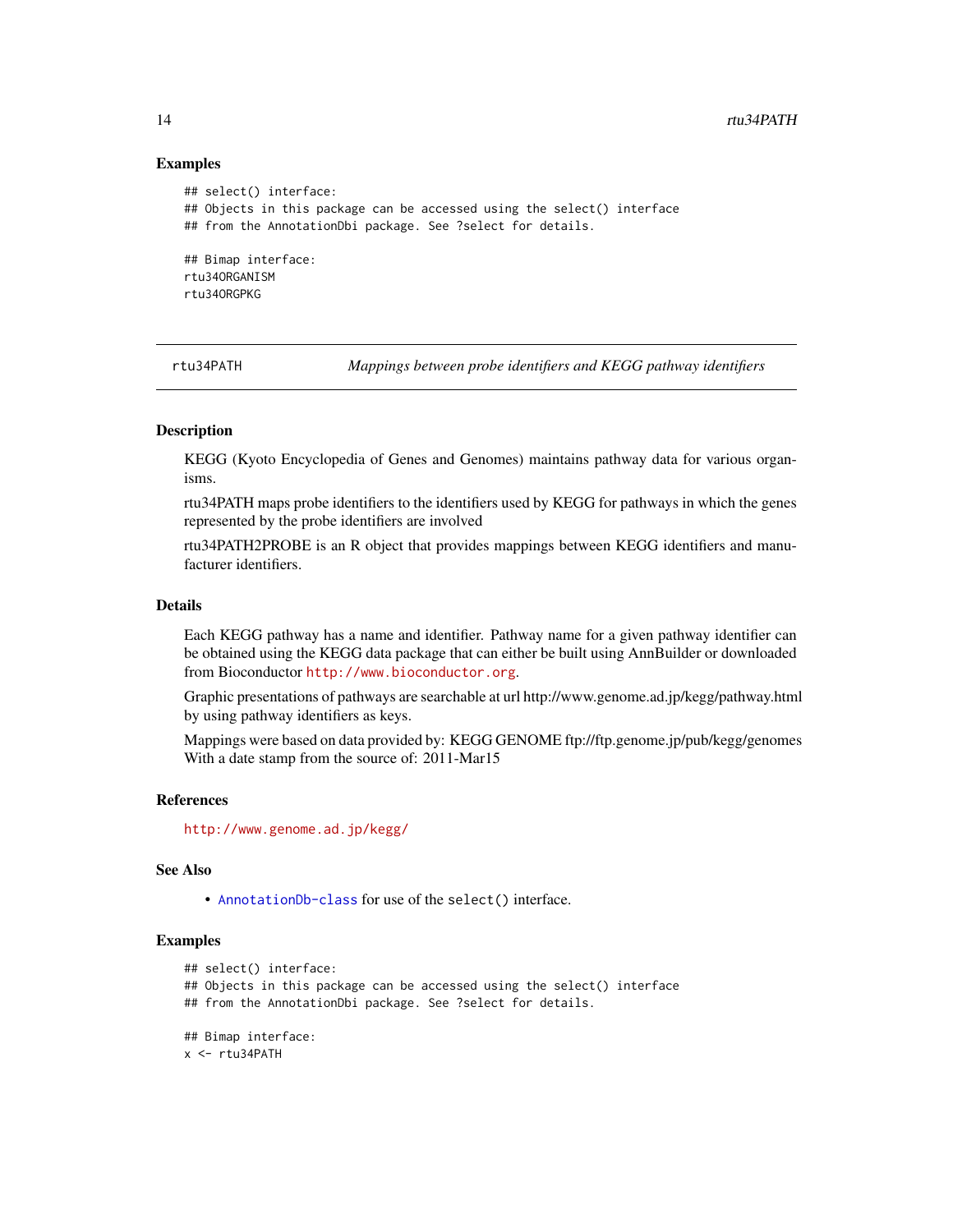#### <span id="page-14-0"></span>rtu34PFAM 15

```
# Get the probe identifiers that are mapped to a KEGG pathway ID
mapped_probes <- mappedkeys(x)
# Convert to a list
xx <- as.list(x[mapped_probes][1:300])
if(length(xx) > 0) {
 # Get the PATH for the first five probes
 xx[1:5]
 # Get the first one
 xx[[1]]
}
x <- rtu34PATH
mapped_probes <- mappedkeys(x)
# Now convert the rtu34PATH2PROBE object to a list
xx <- as.list(x[mapped_probes][1:300])
if(length(xx) > 0){
    # Get the probe identifiers for the first two pathway identifiers
   xx[1:2]
    # Get the first one
   xx[[1]]
}
```
rtu34PFAM *Maps between Manufacturer Identifiers and PFAM Identifiers*

#### Description

rtu34PFAM is an R object that provides mappings between manufacturer identifiers and PFAM identifiers.

# Details

The bimap interface for PFAM is defunct. Please use select() interface to PFAM identifiers. See ?AnnotationDbi::select for details.

rtu34PMID *Maps between Manufacturer Identifiers and PubMed Identifiers*

#### Description

rtu34PMID is an R object that provides mappings between manufacturer identifiers and PubMed identifiers. rtu34PMID2PROBE is an R object that provides mappings between PubMed identifiers and manufacturer identifiers.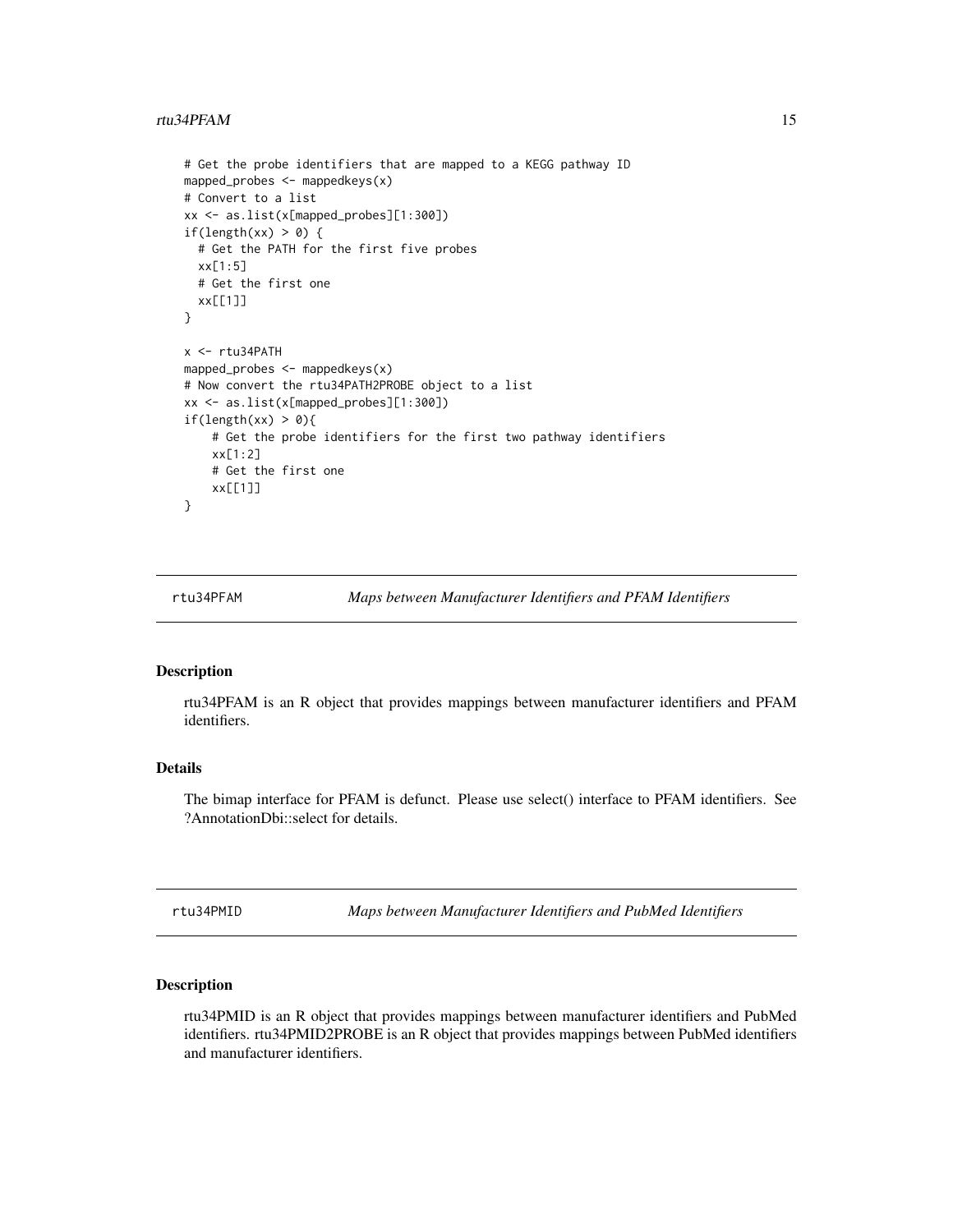# Details

When rtu34PMID is viewed as a list each manufacturer identifier is mapped to a named vector of PubMed identifiers. The name associated with each vector corresponds to the manufacturer identifier. The length of the vector may be one or greater, depending on how many PubMed identifiers a given manufacturer identifier is mapped to. An NA is reported for any manufacturer identifier that cannot be mapped to a PubMed identifier.

When rtu34PMID2PROBE is viewed as a list each PubMed identifier is mapped to a named vector of manufacturer identifiers. The name represents the PubMed identifier and the vector contains all manufacturer identifiers that are represented by that PubMed identifier. The length of the vector may be one or longer, depending on how many manufacturer identifiers are mapped to a given PubMed identifier.

Titles, abstracts, and possibly full texts of articles can be obtained from PubMed by providing a valid PubMed identifier. The pubmed function of annotate can also be used for the same purpose.

Mappings were based on data provided by: Entrez Gene ftp://ftp.ncbi.nlm.nih.gov/gene/DATA With a date stamp from the source of: 2021-Apr14

#### References

<https://www.ncbi.nlm.nih.gov/entrez/query.fcgi?db=PubMed>

# See Also

• [AnnotationDb-class](#page-0-0) for use of the select() interface.

```
## select() interface:
## Objects in this package can be accessed using the select() interface
## from the AnnotationDbi package. See ?select for details.
## Bimap interface:
x <- rtu34PMID
# Get the probe identifiers that are mapped to any PubMed ID
mapped_probes \leq mappedkeys(x)
# Convert to a list
xx <- as.list(x[mapped_probes][1:300])
if(length(xx) > 0)# Get the PubMed identifiers for the first two probe identifiers
    xx[1:2]
    # Get the first one
    xx[[1]]
    if(interactive() && !is.null(xx[[1]]) && !is.na(xx[[1]])
       && require(annotate)){
        # Get article information as XML files
        xmls < -pubmed(xx[[1]], disp = "data")# View article information using a browser
        pubmed(xx[[1]], disp = "browser")
    }
}
```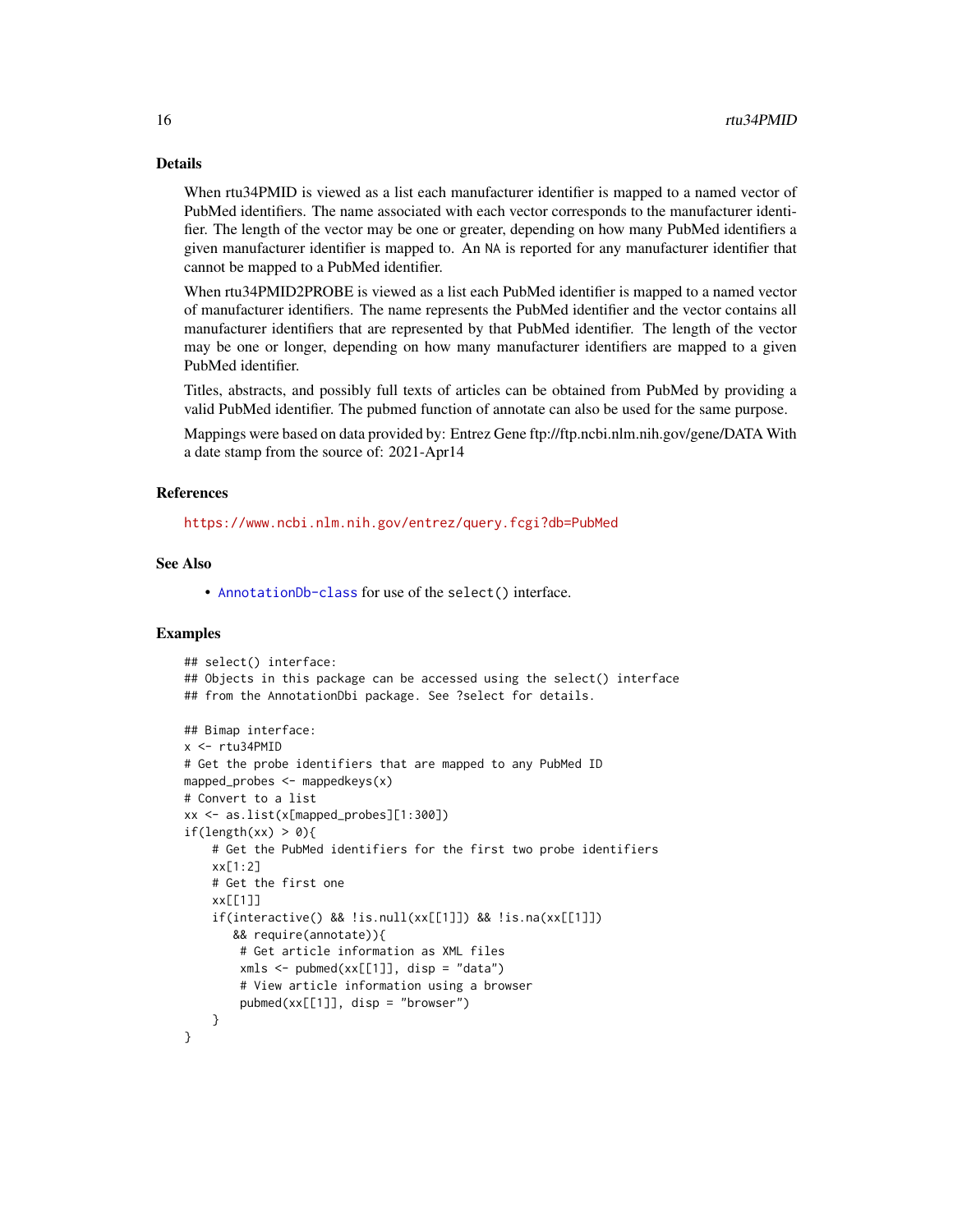# <span id="page-16-0"></span>rtu34PROSITE 17

```
x <- rtu34PMID2PROBE
mapped_probes <- mappedkeys(x)
# Now convert the reverse map object rtu34PMID2PROBE to a list
xx <- as.list(x[mapped_probes][1:300])
if(length(xx) > 0){
    # Get the probe identifiers for the first two PubMed identifiers
    xx[1:2]
    # Get the first one
   xx[[1]]
    if(interactive() && require(annotate)){
       # Get article information as XML files for a PubMed id
       xmls <- pubmed(names(xx)[1], disp = "data")
       # View article information using a browser
       pubmed(names(xx)[1], disp = "browser")
   }
}
```
rtu34PROSITE *Maps between Manufacturer Identifiers and PROSITE Identifiers*

#### **Description**

rtu34PROSITE is an R object that provides mappings between manufacturer identifiers and PROSITE identifiers.

# Details

The bimap interface for PROSITE is defunct. Please use select() interface to PROSITE identifiers. See ?AnnotationDbi::select for details.

rtu34REFSEQ *Map between Manufacturer Identifiers and RefSeq Identifiers*

#### Description

rtu34REFSEQ is an R object that provides mappings between manufacturer identifiers and RefSeq identifiers.

#### Details

Each manufacturer identifier is mapped to a named vector of RefSeq identifiers. The name represents the manufacturer identifier and the vector contains all RefSeq identifiers that can be mapped to that manufacturer identifier. The length of the vector may be one or greater, depending on how many RefSeq identifiers a given manufacturer identifier can be mapped to. An NA is reported for any manufacturer identifier that cannot be mapped to a RefSeq identifier at this time.

RefSeq identifiers differ in format according to the type of record the identifiers are for as shown below: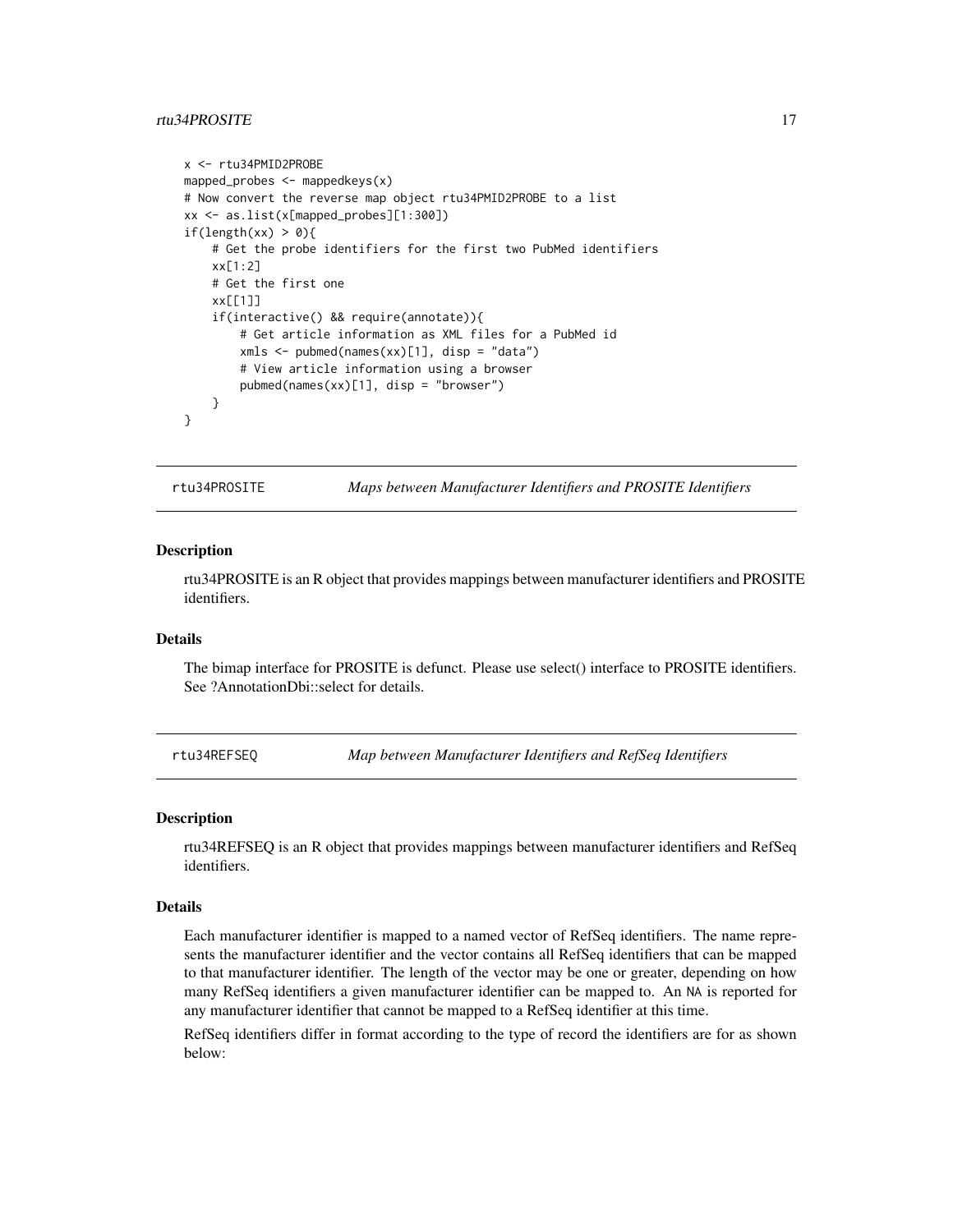NG\\_XXXXX: RefSeq accessions for genomic region (nucleotide) records

NM\\_XXXXX: RefSeq accessions for mRNA records

NC\\_XXXXX: RefSeq accessions for chromosome records

NP\\_XXXXX: RefSeq accessions for protein records

XR\\_XXXXX: RefSeq accessions for model RNAs that are not associated with protein products

XM\\_XXXXX: RefSeq accessions for model mRNA records

XP\\_XXXXX: RefSeq accessions for model protein records

Where XXXXX is a sequence of integers.

NCBI <https://www.ncbi.nlm.nih.gov/RefSeq/> allows users to query the RefSeq database using RefSeq identifiers.

Mappings were based on data provided by: Entrez Gene ftp://ftp.ncbi.nlm.nih.gov/gene/DATA With a date stamp from the source of: 2021-Apr14

# References

<https://www.ncbi.nlm.nih.gov> <https://www.ncbi.nlm.nih.gov/RefSeq/>

# See Also

• [AnnotationDb-class](#page-0-0) for use of the select() interface.

```
## select() interface:
## Objects in this package can be accessed using the select() interface
## from the AnnotationDbi package. See ?select for details.
## Bimap interface:
x <- rtu34REFSEQ
# Get the probe identifiers that are mapped to any RefSeq ID
mapped_probes \leq mappedkeys(x)
# Convert to a list
xx <- as.list(x[mapped_probes][1:300])
if(length(xx) > \theta) {
  # Get the REFSEQ for the first five probes
  xx[1:5]
  # Get the first one
  xx[[1]]
}
```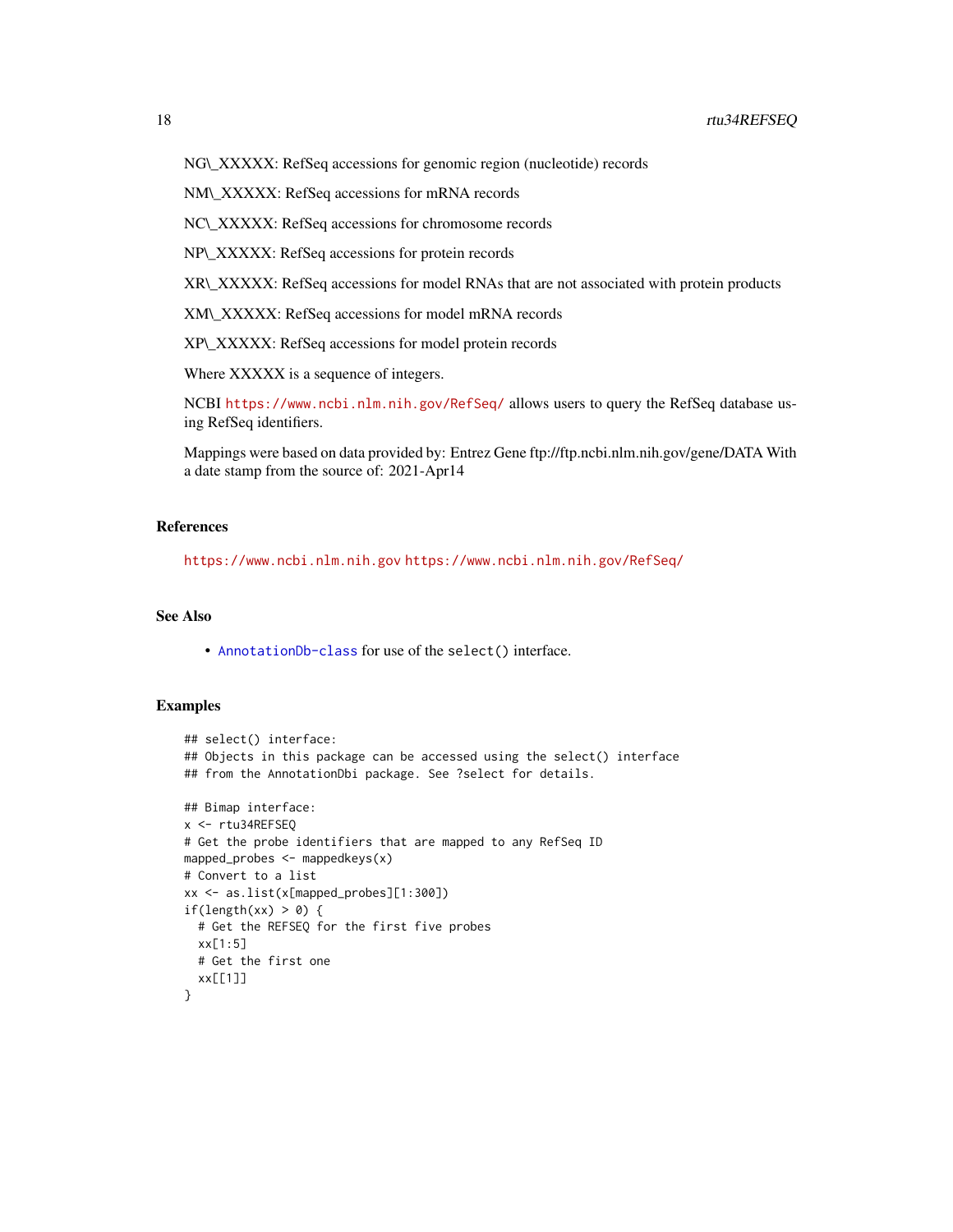<span id="page-18-0"></span>

rtu34SYMBOL is an R object that provides mappings between manufacturer identifiers and gene abbreviations.

# Details

Each manufacturer identifier is mapped to an abbreviation for the corresponding gene. An NA is reported if there is no known abbreviation for a given gene.

Symbols typically consist of 3 letters that define either a single gene (ABC) or multiple genes (ABC1, ABC2, ABC3). Gene symbols can be used as key words to query public databases such as Entrez Gene.

Mappings were based on data provided by: Entrez Gene ftp://ftp.ncbi.nlm.nih.gov/gene/DATA With a date stamp from the source of: 2021-Apr14

#### References

<https://www.ncbi.nlm.nih.gov/entrez/query.fcgi?db=gene>

#### See Also

• [AnnotationDb-class](#page-0-0) for use of the select() interface.

```
## select() interface:
## Objects in this package can be accessed using the select() interface
## from the AnnotationDbi package. See ?select for details.
## Bimap interface:
x <- rtu34SYMBOL
# Get the probe identifiers that are mapped to a gene symbol
mapped_probes <- mappedkeys(x)
# Convert to a list
xx <- as.list(x[mapped_probes][1:300])
if(length(xx) > 0) {
  # Get the SYMBOL for the first five probes
  xx[1:5]
  # Get the first one
  xx[[1]]
}
```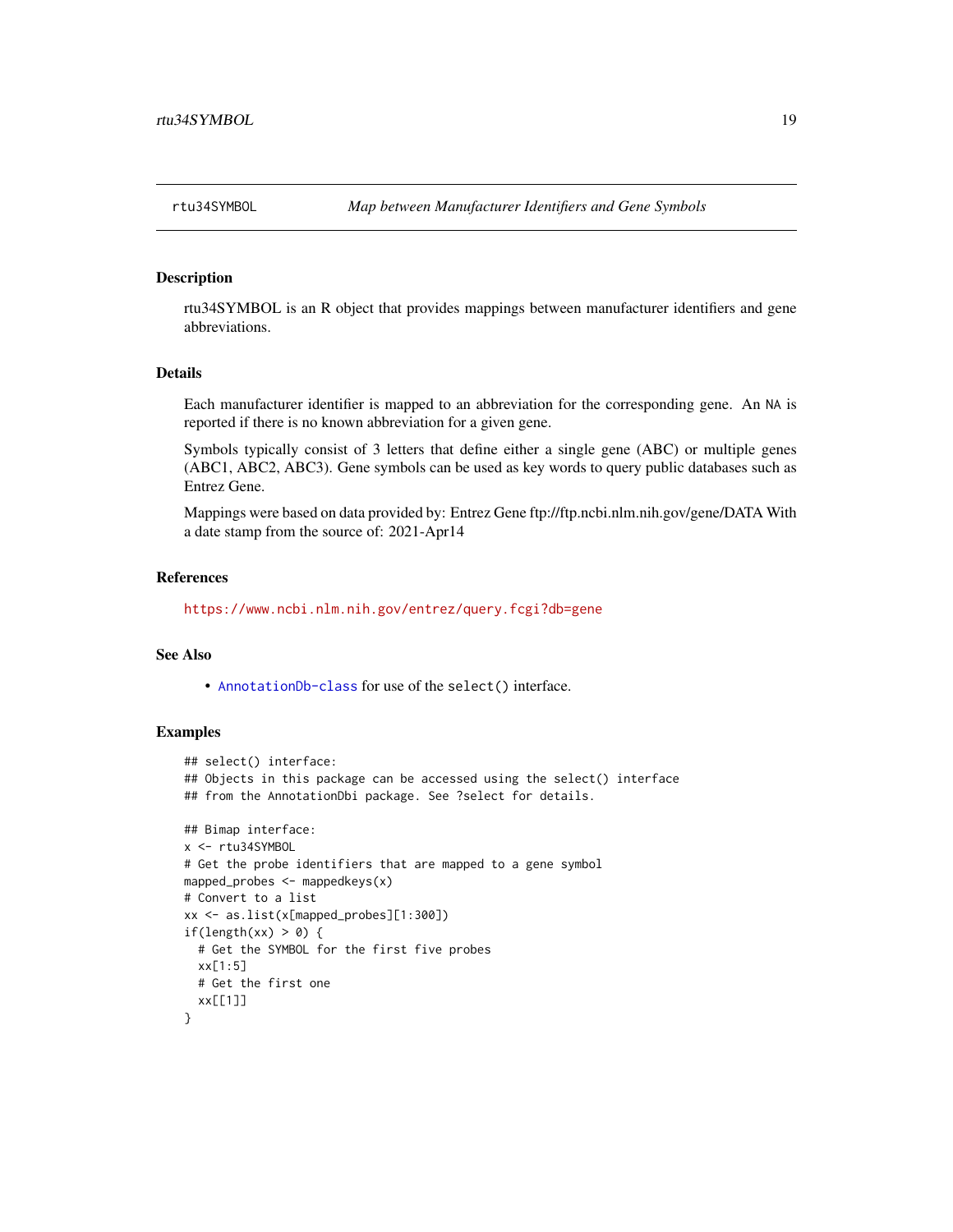rtu34UNIPROT is an R object that contains mappings between the manufacturer identifiers and Uniprot accession numbers.

#### Details

This object is a simple mapping of manufacturer identifiers to Uniprot Accessions.

Mappings were based on data provided by NCBI (link above) with an exception for fly, which required retrieving the data from ensembl <http://www.ensembl.org/biomart/martview/>

# See Also

• [AnnotationDb-class](#page-0-0) for use of the select() interface.

# Examples

```
## select() interface:
## Objects in this package can be accessed using the select() interface
## from the AnnotationDbi package. See ?select for details.
## Bimap interface:
x <- rtu34UNIPROT
# Get the entrez gene IDs that are mapped to an Uniprot ID
mapped_genes <- mappedkeys(x)
# Convert to a list
xx <- as.list(x[mapped_genes][1:300])
if(length(xx) > 0) {
  # Get the Uniprot IDs for the first five genes
  xx[1:5]
  # Get the first one
  xx[[1]]
}
```
rtu34\_dbconn *Collect information about the package annotation DB*

#### Description

Some convenience functions for getting a connection object to (or collecting information about) the package annotation DB.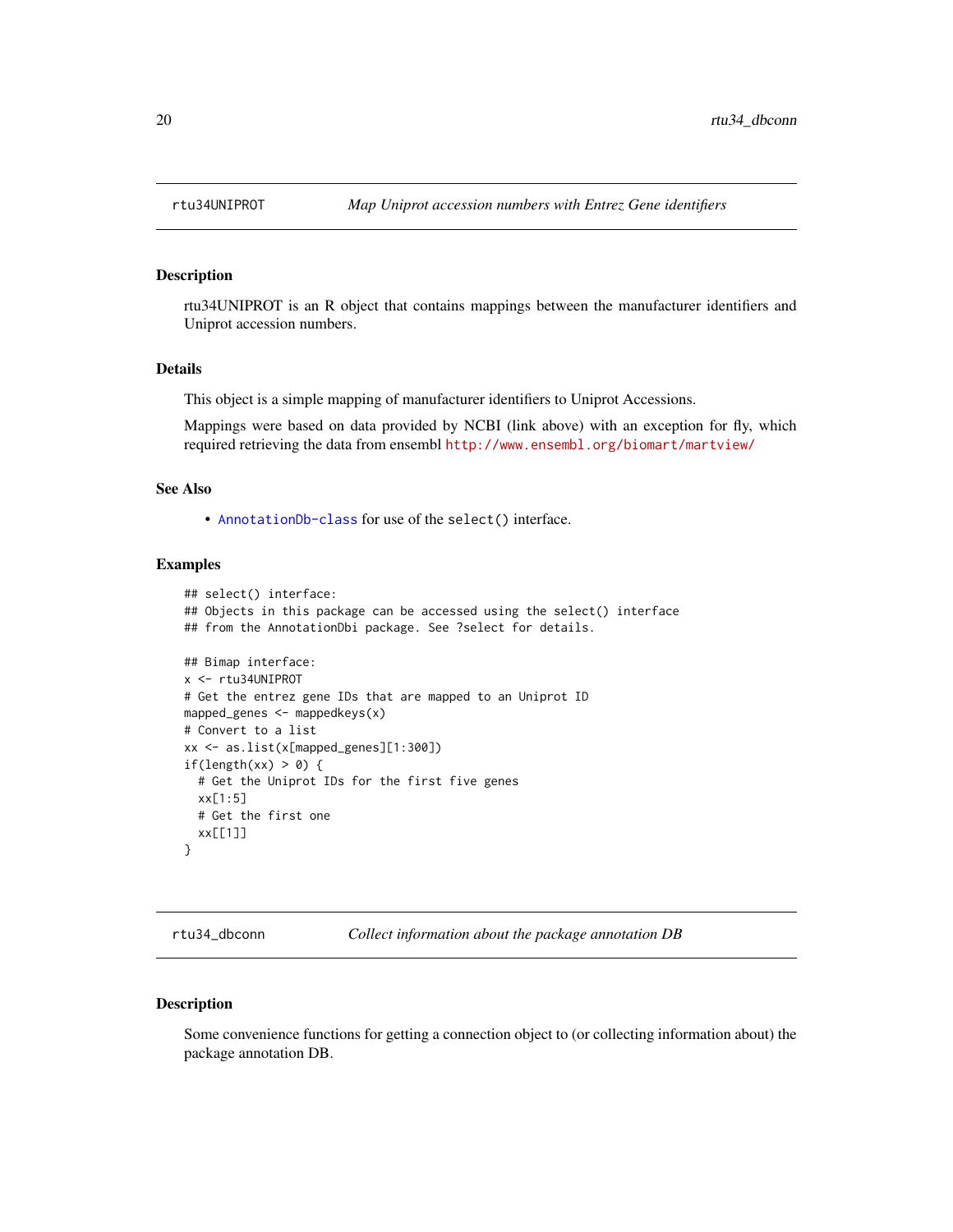# <span id="page-20-0"></span>rtu34\_dbconn 21

## Usage

```
rtu34_dbconn()
rtu34_dbfile()
rtu34_dbschema(file="", show.indices=FALSE)
rtu34_dbInfo()
```
# Arguments

| file         | A connection, or a character string naming the file to print to (see the file<br>argument of the cat function for the details). |
|--------------|---------------------------------------------------------------------------------------------------------------------------------|
| show.indices | The CREATE INDEX statements are not shown by default. Use show, indices=TRUE<br>to get them.                                    |

# Details

rtu34\_dbconn returns a connection object to the package annotation DB. IMPORTANT: Don't call [dbDisconnect](#page-0-0) on the connection object returned by rtu34\_dbconn or you will break all the [AnnDbObj](#page-0-0) objects defined in this package!

rtu34\_dbfile returns the path (character string) to the package annotation DB (this is an SQLite file).

rtu34\_dbschema prints the schema definition of the package annotation DB.

rtu34\_dbInfo prints other information about the package annotation DB.

### Value

rtu34\_dbconn: a DBIConnection object representing an open connection to the package annotation DB.

rtu34\_dbfile: a character string with the path to the package annotation DB.

rtu34\_dbschema: none (invisible NULL).

rtu34\_dbInfo: none (invisible NULL).

# See Also

[dbGetQuery](#page-0-0), [dbConnect](#page-0-0), [dbconn](#page-0-0), [dbfile](#page-0-0), [dbschema](#page-0-0), [dbInfo](#page-0-0)

# Examples

```
library(DBI)
## Count the number of rows in the "probes" table:
dbGetQuery(rtu34_dbconn(), "SELECT COUNT(*) FROM probes")
```
rtu34\_dbschema()

rtu34\_dbInfo()